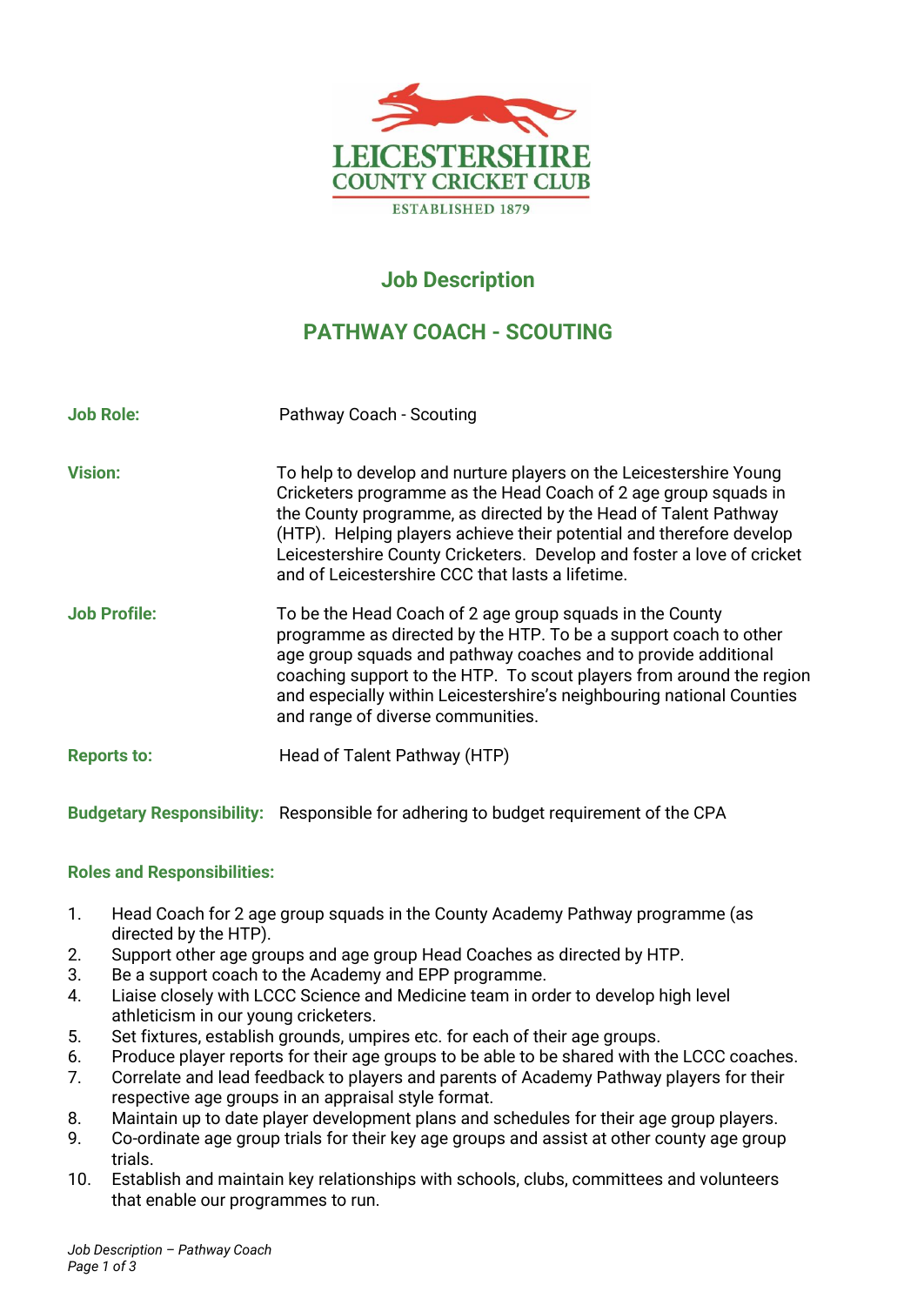- 11. Ensure all games for their respective age groups are scored electronically and uploaded to Play Cricket.
- 12. Ensure all statistics for their two age groups are up to date and available.
- 13. To scout players from around the region and especially within Leicestershire's neighbouring national Counties and range of diverse communities.

#### **Additional Responsibilities:**

- 1. Attend regular full Academy staff meetings.
- 2. Work with HTP and other pathway coaches for long term talent identification and development.
- 3. Attend CDP programmes internal and external as part of personal and programme development.
- 4. Support and work on other key initiatives within the Club and Academy programme.
- 5. Support the Professional/First Class Coaching staff in delivering their cricket programmes.
- 6. Support, when required, the indoor school manager in the running of the indoor school programmes.
- 7. Other duties as required from time to time at the request of the HTP.

#### **Skills and Competence:**

- L3 coaching qualification.
- Up to date DBS check, ECB safeguarding qualifications and First aid certificate.
- Proven track record of developing young cricketers
- Communication, written and verbal. Excellent interpersonal and writing skills.
- Have a "can do" attitude and an ability to find / work out solutions.
- Must be able to work to tight deadlines.
- Driven and self-disciplined.
- Freethinker and keen to develop.
- Ability to be adaptable.
- Prepared to work evenings and weekends.
- Drive to achieve results and an eye for detail.
- Enthusiastic and tenacious.
- Good influencing and negotiation skills.
- Initiative to plan and achieve targets on own.
- Self-organising/time management skills.
- Experience of working within youth development.
- Experience of delivering on county youth programmes.
- Ability to work effectively in a team.
- Strong IT skills: knowledge and experience of using MS Office Word, Excel, Google Docs.
- Knowledge and understanding of LCCC and its broader objectives.

#### **Equal Opportunities in Employment Policy Statement**

Leicestershire County Cricket Club will ensure that all existing and potential employees receive equal consideration, and is committed to the elimination of unlawful or unfair discrimination on the grounds of gender, race, disability, colour, ethnic and national origin, nationality, sexuality, marital status, responsibility for dependents, religion, trade union activity and age.

It is the intention of Leicestershire County Cricket Club that its work force, at all levels, should reflect the composition of the city's population. To achieve this Leicestershire County Cricket Club will take active and positive steps to eliminate discrimination and to promote equality in employment.